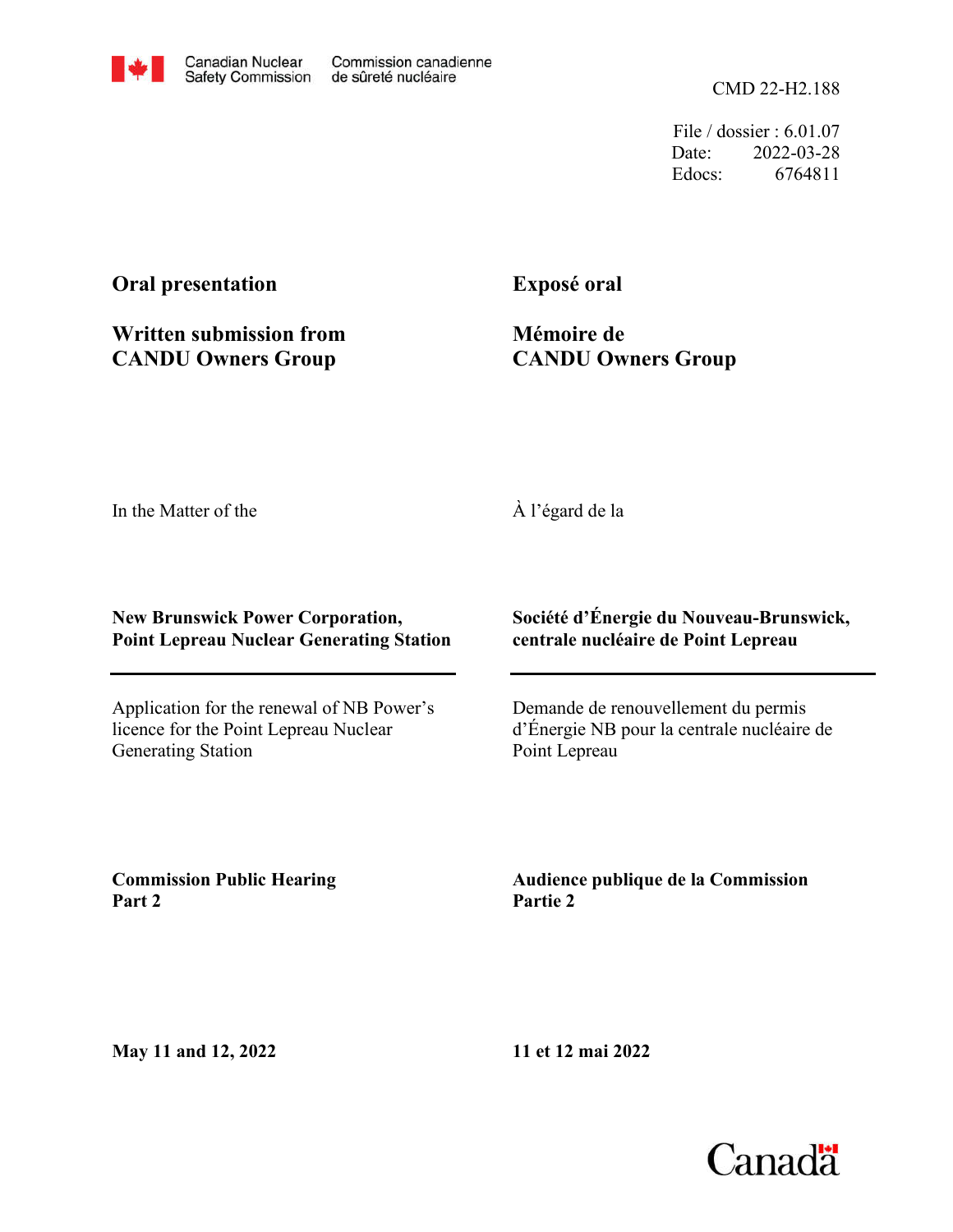

March 28, 2022

Canadian Nuclear Safety Commission

**Secretariat** c/o Louise Levert Canadian Nuclear Safety Commission 280 Slater Street, P.O. Box 1046 Ottawa, OM K1P 5S9 Email: cnsc.interventions.ccsn@canada.ca

**Subject:** Point Lepreau Operating License Renewal {Ref. 2022-H-02}

Dear Ms. Levert,

I am writing on behalf of the CANDU Owners Group (COG) in support of NB Power's application to renew its Point Lepreau Nuclear Generating Station (PLNGS) site licence for a 25-year period. I also wish to indicate my interest in attending the hearing on May 11-12, 2022 to provide an oral presentation. My presentation will elaborate on the points below.

#### **Benefits of continued licensing**

The renewal of PLNGS' operating licence supports Canada's ongoing plan to achieve net-zero by 2050. Nuclear power generation provides safe, reliable, low-carbon baseload electricity generation, a key pillar in fighting the climate change crisis. The station has safely and successfully generated emissions-free electricity for almost four decades and currently supplies over a third of all electricity used in the province. Successfully refurbished in 2012, the plant's life has been extended by 30-35 years, and the 25-year renewal timeframe aligns with the timeframe to determine whether to refurbish or decommission the station.

NB Power meets all Federal and International nuclear regulatory requirements for environmental protection, safety and security. The decades-long safety record of Point Lepreau and the entire Canadian nuclear fleet demonstrates a history of operating to the highest levels of safety and environmental protection.

Further, NB Power has a demonstrated commitment to openness and transparency and public engagement. PLNGS has many public forums in place, such as the Regulatory Oversight Report, and routine Status Report updates, which help to ensure continuous reviews of PLNGS performance. These activities are supported by Periodic Safety Reviews, which periodically compares PLNGS to the best world-wide industry codes and standards of safety and performance.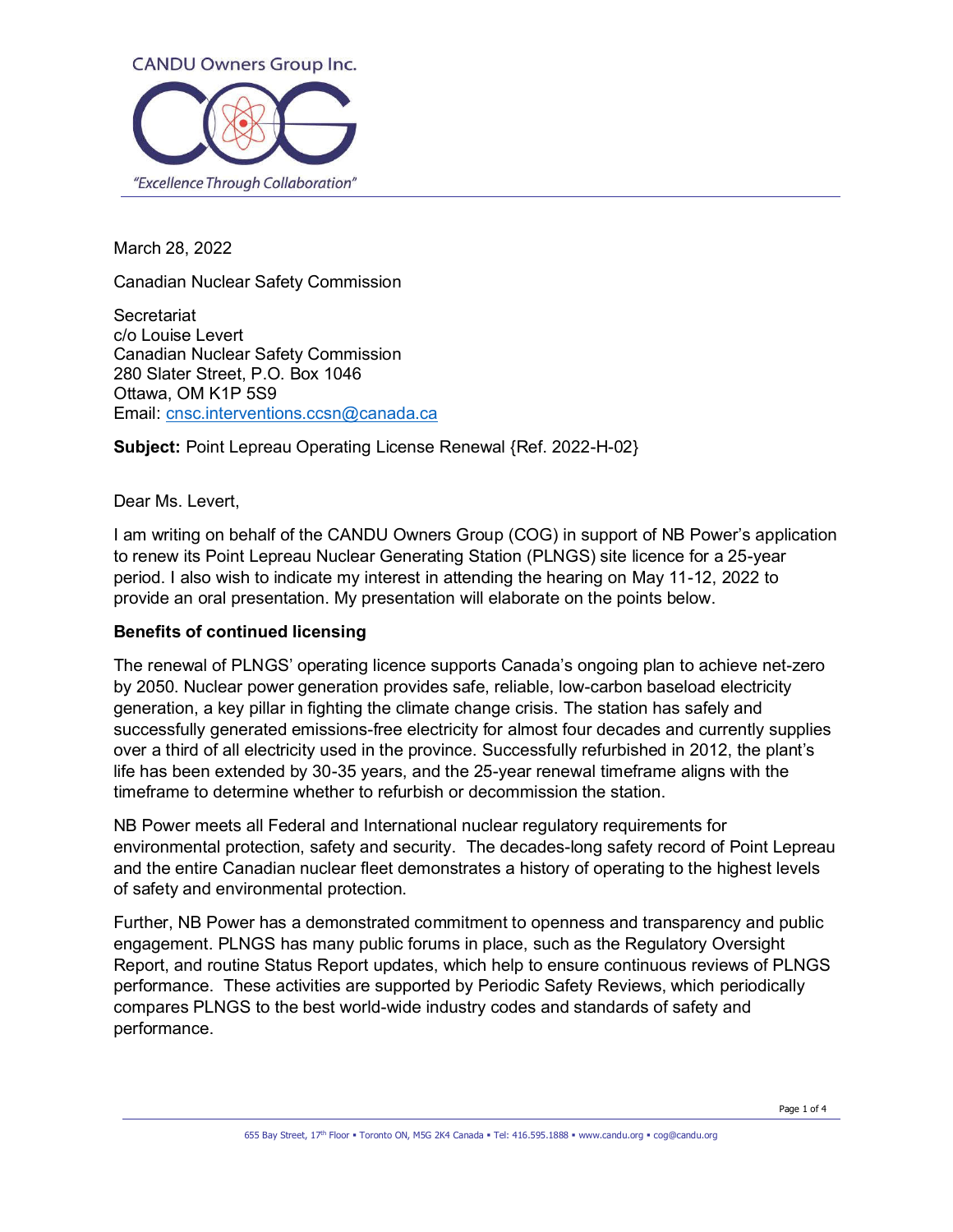

## **Collaboration through the CANDU Owners Group**

This submission speaks to some of NB Power's efforts to continuously strengthen the nuclear industry through its leadership in collaborative efforts. In particular, I will speak to those undertaken in collaboration with other CANDU operators through COG.

COG is a non-for-profit organization with membership from all CANDU operators both in Canada and internationally. Our mission is "To improve performance of CANDU stations worldwide through member collaboration" with a vision to create excellence.

To fulfill this mission and vision, COG is organized around the following four operational program areas:

- Nuclear Safety and Environmental Affairs
- Research and Development
- Information Exchange
- Joint Projects

In addition, COG has developed a leadership and knowledge management training program to strengthen leadership and management skills amongst high-potential technical managers in the nuclear industry.

COG members spend approximately \$70 million a year in R&D and Joint Projects to strengthen the safety, reliability, environmental and cost performance of the CANDU nuclear plants.

The work facilitated by COG on behalf of its members relies on capable, knowledgeable, suppliers with deep expertise, human capacity and facilities to undertake ground-breaking nuclear science. This research, and the associated engineering activity, is undertaken mostly in Canada by organizations such as Canadian Nuclear Laboratories, Kinectrics, SNC Lavalin and Stern Laboratories.

Point Lepreau employees play a significant role in our programs. They share their experiences with others, and contribute or play a lead role in all COG program areas. A member of Point Lepreau's senior management team, Jason Nouwens, is an active COG board member.

Key results achieved and enhanced through full involvement of Point Lepreau employees in collaboration with other CANDU operators, via COG, include:

- **1. Post-Fukushima Actions and Safety Analysis improvements:** 
	- Probabilistic Safety Assessments
	- Analysis of external hazards
	- Research and Development into severe accidents
	- Severe Accident studies and management
	- Modifications to plant and procedures to enhance safety results

Page 2 of 4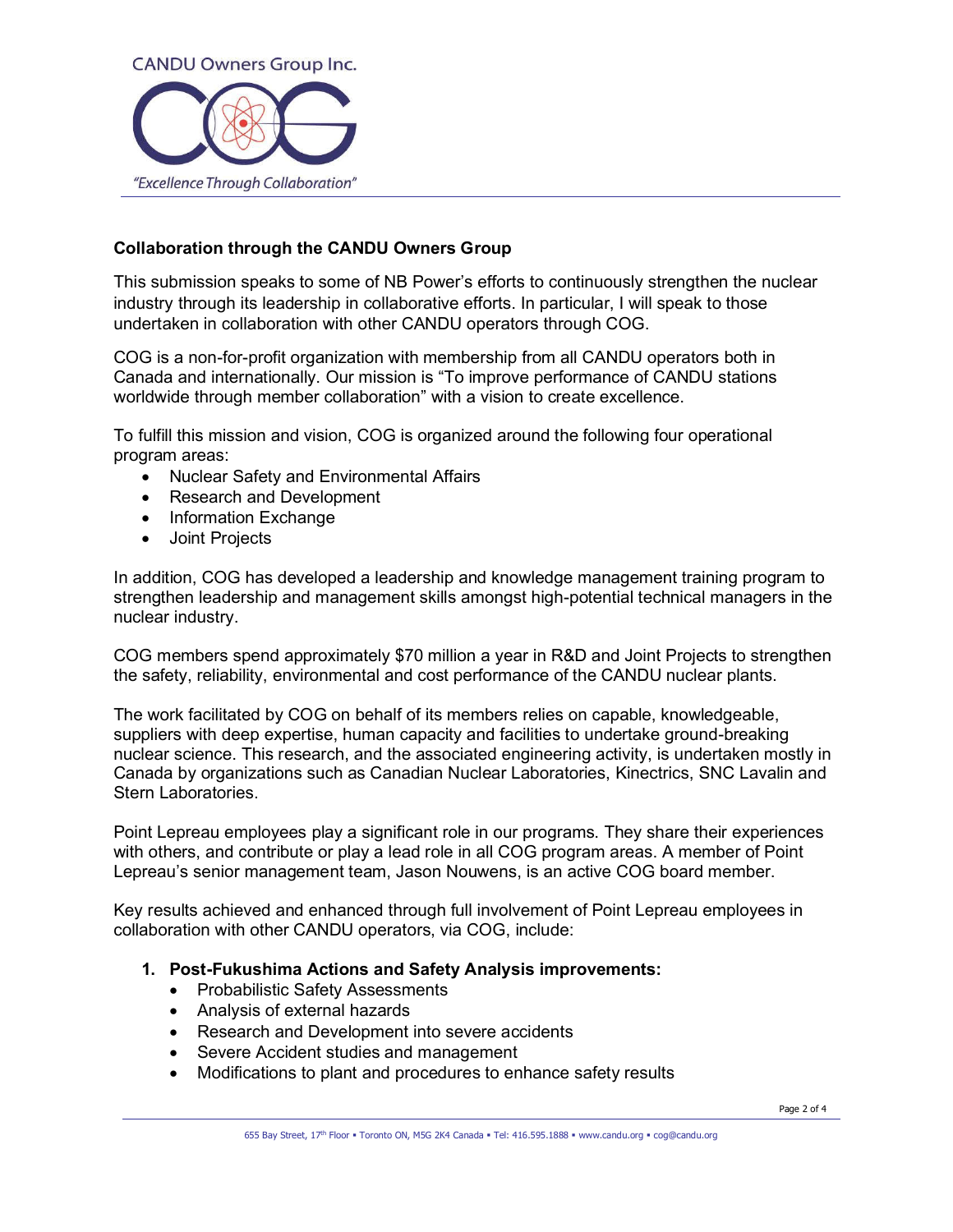

#### *Result:*

- ➢ Nuclear safety was further enhanced
- $\triangleright$  Emergency preparedness was further enhanced
- $\triangleright$  CNSC regulatory requirements met

## **2. Projects to mitigate environmental impacts and promote biodiversity including:**

- Development of methods to characterize the entrainment of aquatic organisms
- Methods to determine the survival of entrained eggs and larvae

*Result:* 

 $\triangleright$  Improved outcomes for the environment and integrity of biodiversity

#### **3. Numerous projects to understand and mitigate material degradation for key components such as feeders and steam generators**

*Result:* 

 $\triangleright$  Improved safety and reliability in the latter part of the plant life cycle.

Through COG's network of peer teams, Point Lepreau employees collaborate with other members to enhance a number of aspects of plant safety and operations, including key areas of Human Performance, Equipment Reliability, Radiation Protection, Cyber Security and a coordinated industry effort to address Counterfeit, Fraudulent and Suspect Items. By sharing experiences and working on common approaches, Point Lepreau's contribution is of significant value to the entire CANDU industry.

On an international front, Point Lepreau has made significant contributions through the International Atomic Energy Agency (IAEA), especially in regards to post-Fukushima activities. These include contributions to probabilistic safety assessment, severe accident management and plant equipment design and modifications to enhance safety.

As well, Point Lepreau has led the CANDU-6 fleet initiative. The CANDU-6 reactors in Argentina, Canada, China, Korea and Romania are very similar in design, and the objective of this initiative is to leverage this similarity to enable the CANDU-6 operators worldwide to collaborate as a fleet, sharing operating experience, design modifications and safety analysis, as well as obsolescence management and operating and maintenance practices.

With Canada and countries around the world focused on addressing the critical challenges of climate change and its effects, the renewal of PNGS operations license is key to achieving Canada's net-zero goals. Based on the demonstrated track record of Point Lepreau employees improving operations performance and enhancing nuclear safety here in Canada and internationally, the CANDU Owners Group recommends approval of this license application.

Page 3 of 4